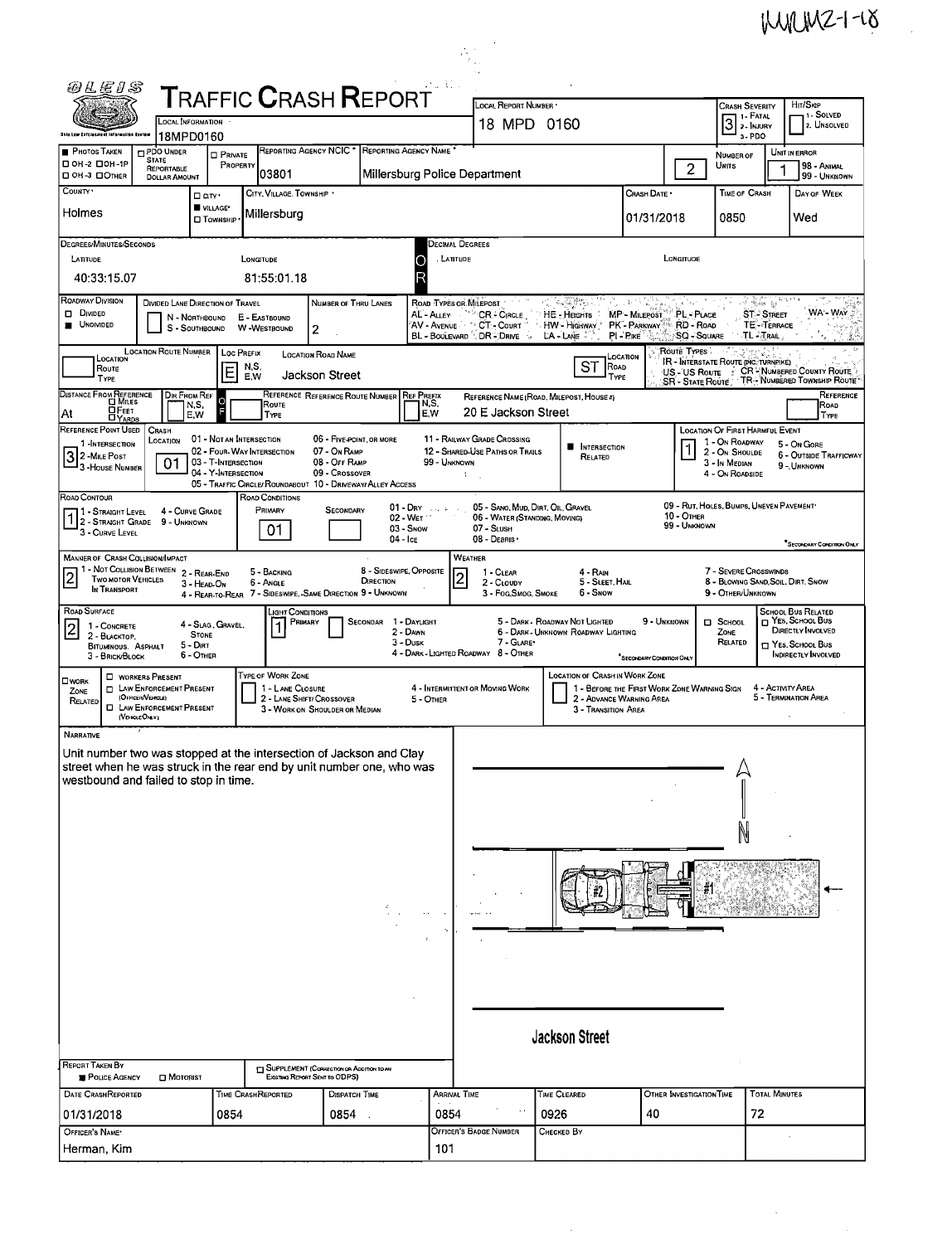|                                                                                                                                                                                                                                                                                                                                                                                                                                 |                                                              | UNIT                                                                  |                              |                                                                                |                                                                                                             |                                                                                                                                      |                                                        |                                                                                             |                                      |                                                                                                |                                                                                                   |                                                                             |                              |                                                                   |  |  |
|---------------------------------------------------------------------------------------------------------------------------------------------------------------------------------------------------------------------------------------------------------------------------------------------------------------------------------------------------------------------------------------------------------------------------------|--------------------------------------------------------------|-----------------------------------------------------------------------|------------------------------|--------------------------------------------------------------------------------|-------------------------------------------------------------------------------------------------------------|--------------------------------------------------------------------------------------------------------------------------------------|--------------------------------------------------------|---------------------------------------------------------------------------------------------|--------------------------------------|------------------------------------------------------------------------------------------------|---------------------------------------------------------------------------------------------------|-----------------------------------------------------------------------------|------------------------------|-------------------------------------------------------------------|--|--|
|                                                                                                                                                                                                                                                                                                                                                                                                                                 |                                                              |                                                                       |                              |                                                                                | <b>LOCAL REPORT NUMBER</b>                                                                                  | 18 MPD 0160                                                                                                                          |                                                        |                                                                                             |                                      |                                                                                                |                                                                                                   |                                                                             |                              |                                                                   |  |  |
| <b>UNIT NUMBER</b>                                                                                                                                                                                                                                                                                                                                                                                                              |                                                              |                                                                       |                              |                                                                                |                                                                                                             |                                                                                                                                      |                                                        |                                                                                             |                                      | OWNER PHONE NUMBER                                                                             |                                                                                                   |                                                                             |                              | <b>DAMAGE AREA</b>                                                |  |  |
| OWNER NAME: LAST, FIRST, MIDDLE ( $\square$ SAME AS DRIVER )<br>WHL And P,,                                                                                                                                                                                                                                                                                                                                                     |                                                              |                                                                       |                              |                                                                                |                                                                                                             |                                                                                                                                      |                                                        |                                                                                             |                                      | 330-893-2705                                                                                   |                                                                                                   | <b>DAMAGE SCALE</b><br>2                                                    |                              | FRONT                                                             |  |  |
| OWNER ADDRESS: CITY, STATE, ZIP<br><b>TISAME AS DRIVER 1</b>                                                                                                                                                                                                                                                                                                                                                                    |                                                              |                                                                       |                              |                                                                                |                                                                                                             |                                                                                                                                      |                                                        |                                                                                             |                                      |                                                                                                |                                                                                                   | 1 - None                                                                    |                              | о                                                                 |  |  |
|                                                                                                                                                                                                                                                                                                                                                                                                                                 | 2871 US 62, Dundee, OH, 44624                                |                                                                       |                              |                                                                                |                                                                                                             |                                                                                                                                      |                                                        |                                                                                             |                                      |                                                                                                |                                                                                                   |                                                                             |                              |                                                                   |  |  |
| LP STATE LICENSE PLATE NUMBER<br><b>VEHICLE IDENTIFICATION NUMBER</b>                                                                                                                                                                                                                                                                                                                                                           |                                                              |                                                                       |                              |                                                                                |                                                                                                             |                                                                                                                                      |                                                        |                                                                                             |                                      |                                                                                                | # Occupants                                                                                       | 2 - MINOR                                                                   |                              |                                                                   |  |  |
| OН                                                                                                                                                                                                                                                                                                                                                                                                                              | <b>PWF2252</b>                                               |                                                                       |                              |                                                                                |                                                                                                             | 1XKWDBOXX6J132133                                                                                                                    |                                                        |                                                                                             |                                      |                                                                                                | 1                                                                                                 | 3 - FUNCTIONAL                                                              |                              | $\Box$<br>▫                                                       |  |  |
| <b>VEHICLE YEAR</b><br>2007                                                                                                                                                                                                                                                                                                                                                                                                     | <b>VEHICLE MAKE</b>                                          | Kenworth Motor Truck Co.                                              |                              |                                                                                | $\begin{array}{ccc} \text{V}}_{\text{EHICLE MODEL [14]$<br>Other                                            |                                                                                                                                      |                                                        |                                                                                             |                                      | VEHICLE COLOR                                                                                  |                                                                                                   | 4 - DISABLING                                                               |                              |                                                                   |  |  |
| PROOF OF                                                                                                                                                                                                                                                                                                                                                                                                                        | <b>INSURANCE COMPANY</b>                                     |                                                                       |                              |                                                                                | <b>POLICY NUMBER</b><br>Towed By                                                                            |                                                                                                                                      |                                                        |                                                                                             | GRY                                  |                                                                                                |                                                                                                   | 9 - UNKNOWN                                                                 |                              | α<br>Έ<br>O                                                       |  |  |
| <b>INSURANCE</b><br>SHOWN                                                                                                                                                                                                                                                                                                                                                                                                       | Wesco                                                        |                                                                       |                              |                                                                                |                                                                                                             | WPP1151917-01                                                                                                                        |                                                        |                                                                                             |                                      |                                                                                                |                                                                                                   |                                                                             |                              |                                                                   |  |  |
| CARRIER NAME, ADDRESS, CITY, STATE, ZIP                                                                                                                                                                                                                                                                                                                                                                                         |                                                              |                                                                       |                              |                                                                                |                                                                                                             |                                                                                                                                      |                                                        |                                                                                             |                                      |                                                                                                |                                                                                                   |                                                                             |                              | <b>CARRIER PHONE</b><br>330-893-2705                              |  |  |
| WHL And P., 2871 US 62, Dundee, OH, 44624<br>US DOT                                                                                                                                                                                                                                                                                                                                                                             |                                                              | VEHICLE WEIGHT GVWR/GCWR                                              |                              |                                                                                | CARGO BODY TYPE                                                                                             |                                                                                                                                      |                                                        |                                                                                             |                                      |                                                                                                | <b>TRAFFICWAY DESCRIPTION</b>                                                                     |                                                                             |                              |                                                                   |  |  |
| HM PLACARD ID NO.                                                                                                                                                                                                                                                                                                                                                                                                               |                                                              |                                                                       | 2 - 10,001 To 26,000 k Las   | 1 - LESS THAN OR EQUAL TO 10K LBS                                              | 01                                                                                                          | 01 - No CARGO BODY TYPE/NOT APPLICABL 09 - POLE<br>02 - Busi Van (9-15 Seats, Inc Driver) 10 - Cargo Tank                            |                                                        |                                                                                             |                                      |                                                                                                |                                                                                                   | 1 - Two Way, Not Divided                                                    |                              | 2 - T WO-WAY, NOT DIVIDED, CONTINUOUS LEFT TURN LANE              |  |  |
|                                                                                                                                                                                                                                                                                                                                                                                                                                 |                                                              |                                                                       | 3 - MORE THAN 26,000K LBS.   |                                                                                |                                                                                                             | 03 - Bus (16+ Seats, Inc Driver)<br>04 - VEHICLE TOWING ANOTHER VEHICLE<br>05 - Logging                                              |                                                        | 11 - FLAT BED<br>12 - Dump                                                                  |                                      |                                                                                                |                                                                                                   | 4 - Two-Way, Divided, Positive Median Barrier                               |                              | 3 - Two-WAY, DIVIDED, UNPROTECTED (PAINTED OR GRASS >4FT.) MEDIA  |  |  |
|                                                                                                                                                                                                                                                                                                                                                                                                                                 | <b>HM CLASS</b>                                              | <b>n</b> Related                                                      | <b>HAZARDOUS MATERIAL</b>    |                                                                                |                                                                                                             | 06 - INTERMODAL CONTAINER CHASIS<br>07 - CARGO VAN/ENCLOSED BOX                                                                      |                                                        | 13 - CONCRETE MIXER<br>14 - AUTO TRANSPORTER<br>15 - GARBAGE / REFUSE                       |                                      |                                                                                                | 5 - ONE-WAY TRAFFICWAY                                                                            |                                                                             |                              |                                                                   |  |  |
|                                                                                                                                                                                                                                                                                                                                                                                                                                 | <b>NUMBER</b>                                                |                                                                       |                              |                                                                                |                                                                                                             | 08 - Grain, Chips, Gravel                                                                                                            |                                                        | 99 - OTHER/UNKNOWN                                                                          |                                      |                                                                                                | <b>D</b> HIT / SKIP UNIT                                                                          |                                                                             |                              |                                                                   |  |  |
| NON-MOTORIST LOCATION PRIOR TO IMPACT                                                                                                                                                                                                                                                                                                                                                                                           |                                                              | 01 - INTERSECTION - MARKED CROSSWAL                                   |                              | TYPE OF USE                                                                    | UNIT TYPE                                                                                                   | ÷.                                                                                                                                   |                                                        |                                                                                             |                                      |                                                                                                |                                                                                                   |                                                                             |                              |                                                                   |  |  |
| PASSENGER VEHICLES (LESS THAN 9 PASSENGERS MED/HEAVY TRUCKS OR COMBO UNITS > 10KLBS BUS/VAN/LIMO(9 OR MORE INCLUDING DRIVER)<br>$\vert$ 2<br>17<br>02 - INTERSECTION - NO CROSSWALK<br>01 - Sub-COMPACT<br>13 - SINGLE UNIT TRUCK OR VAN 2AXLE, 6 TRES 21 - BUS/VAN (9-15 SEATS. INC DRIVER)<br>03 - INTERSECTION OTHER<br>1 - PERSONAL<br>02 - COMPACT<br>22 - Bus (16+ Seats, Inc Draver)<br>14 - SINGLE UNIT TRUCK: 3+ AXLES |                                                              |                                                                       |                              |                                                                                |                                                                                                             |                                                                                                                                      |                                                        |                                                                                             |                                      |                                                                                                |                                                                                                   |                                                                             |                              |                                                                   |  |  |
|                                                                                                                                                                                                                                                                                                                                                                                                                                 | 06 - BICYCLE LANE                                            | 04 - MIDBLOCK - MARKED CROSSWALK<br>05 - TRAVEL LANE - OTHER LOCATION |                              | 2 - COMMERCIAL                                                                 | ов Ніт/Sкір                                                                                                 | 99 - UNKNOWN 03 - MID SIZE<br>04 - FULL SIZE                                                                                         |                                                        |                                                                                             |                                      | 15 - SINGLE UNIT TRUCK / TRAILER                                                               |                                                                                                   | NON-MOTORIST                                                                | 23 - ANIMAL WITH RIDER       |                                                                   |  |  |
|                                                                                                                                                                                                                                                                                                                                                                                                                                 | 07 - SHOULDER/ROADSIDE<br>08 - SIDEWALK                      |                                                                       |                              | 3 - GOVERNMENT                                                                 |                                                                                                             | 05 - Minivan<br>06 - SPORT UTILITY VEHICLE<br>07 - PICKUP                                                                            |                                                        |                                                                                             |                                      | 17 - TRACTOR/SEMI-TRAILER<br>18 - TRACTOR/DOUBLE                                               | 16 - TRUCK/TRACTOR (BOBTAIL)<br>24 - ANIMAL WITH BUGGY, WAGON, SURREY<br>25 - BICYCLE/PEDACYCLIST |                                                                             |                              |                                                                   |  |  |
|                                                                                                                                                                                                                                                                                                                                                                                                                                 | 10 - DRIVE WAY ACCESS                                        | 09 - MEDIAN CROSSING ISLAND                                           |                              | <b>D</b> -IN EMERGENCY                                                         |                                                                                                             | 08 - VAN<br>09 - MOTORCYCLE                                                                                                          |                                                        | 19 - Tractor/Triples<br>20 - OTHER MED/HEAVY VEHICLE                                        |                                      | 26 - PEDESTRIAN/SKATER<br>27 - OTHER NON-MOTORIST                                              |                                                                                                   |                                                                             |                              |                                                                   |  |  |
| RESPONSE<br>11 - SHARED-USE PATH OR TRAIL<br>10 - MOTORIZED BICYCLE<br>12 - NON-TRAFFICWAY AREA<br><b>HASHM PLACARD</b><br>11 - SNOWMOBILE/ATV                                                                                                                                                                                                                                                                                  |                                                              |                                                                       |                              |                                                                                |                                                                                                             |                                                                                                                                      |                                                        |                                                                                             |                                      |                                                                                                |                                                                                                   |                                                                             |                              |                                                                   |  |  |
| SPECIAL FUNCTION 01 - NONE                                                                                                                                                                                                                                                                                                                                                                                                      | 99 - OTHER/UNKNOWN                                           |                                                                       |                              | 09 - AMBULANCE                                                                 |                                                                                                             | 17 - FARM VEHICLE                                                                                                                    | 12 - OTHER PASSENGER VEHICLE                           | <b>MOST DAMAGED AREA</b>                                                                    |                                      |                                                                                                |                                                                                                   |                                                                             |                              | ACTION                                                            |  |  |
| 02 - TAXI<br>10 - FIRE<br>01<br>03 - RENTAL TRUCK (OVER 10K LBS)                                                                                                                                                                                                                                                                                                                                                                |                                                              |                                                                       |                              |                                                                                | 18 - FARM EQUIPMENT<br>01 - NONE<br>02<br>19 - Мотояноме<br>11 - HIGHWAY/MAINTENANCE<br>02 - CENTER FRONT   |                                                                                                                                      |                                                        |                                                                                             |                                      |                                                                                                | 08 - LEFT SIDE<br>09 - LEFT FRONT                                                                 |                                                                             | 99 - UNKNOWN                 | 1 1 - Non-Contact<br>$\overline{\mathbf{3}}$<br>2 - Non-Collision |  |  |
|                                                                                                                                                                                                                                                                                                                                                                                                                                 | 05 - Bus - Transit                                           | 04 - Bus - SCHOOL (PUBLIC OR PRIVATE) 12 - MILITARY                   |                              | 13 - Pouce                                                                     |                                                                                                             | 20 - GOLF CART<br>03 - RIGHT FRONT<br>$21 -$ Train<br>MPACT ARE 04 - RIGHT SIDE<br>11 - UNDERCARRIAGE                                |                                                        |                                                                                             |                                      |                                                                                                |                                                                                                   | 10 - Top and Windows                                                        |                              | 3 - STRIKING<br>4 - STRUCK                                        |  |  |
|                                                                                                                                                                                                                                                                                                                                                                                                                                 | 06 - Bus - Charter<br>07 - Bus - SHUTTLE<br>08 - Bus - Other |                                                                       |                              | 14 - PUBLIC UTILITY<br>15 - OTHER GOVERNMENT                                   | 22 - OTHER (EXPLANIN NARRATIVE)<br>05 - Right Rear<br>02 <sub>1</sub><br>06 - REAR CENTER<br>07 - LEFT REAR |                                                                                                                                      |                                                        |                                                                                             |                                      | 12 - LOAD/TRAILER                                                                              | 13 - TOTAL (ALL AREAS)                                                                            |                                                                             |                              | 5 - STRIKING/STRUCK<br>9 - Unknown                                |  |  |
| <b>PRE-CRASH ACTIONS</b>                                                                                                                                                                                                                                                                                                                                                                                                        |                                                              |                                                                       |                              | 16 - CONSTRUCTION EQIP,                                                        |                                                                                                             |                                                                                                                                      |                                                        |                                                                                             |                                      | <b>14 - OTHER</b>                                                                              |                                                                                                   |                                                                             |                              |                                                                   |  |  |
| 01                                                                                                                                                                                                                                                                                                                                                                                                                              |                                                              | <b>MOTORIST</b>                                                       |                              |                                                                                |                                                                                                             |                                                                                                                                      |                                                        | NON-MOTORIST                                                                                |                                      |                                                                                                |                                                                                                   |                                                                             |                              |                                                                   |  |  |
|                                                                                                                                                                                                                                                                                                                                                                                                                                 |                                                              | 01 - STRAIGHT AHEAD<br>02 - BACKING<br>03 - CHANGING LANES            |                              | 07 - MAKING U-TURN<br>08 - ENTERING TRAFFIC LANE                               |                                                                                                             | 13 - NEGOTIÁTING A CURVE                                                                                                             | 14 - OTHER MOTORIST ACTIO                              |                                                                                             |                                      | 15 - ENTERING OR CROSSING SPECIFIED LOCATIO<br>16 - WALKING RUNNING, JOGGING, PLAYING, CYCLING |                                                                                                   |                                                                             |                              | 21 - OTHER NON-MOTORIST ACTION                                    |  |  |
| 99 - UNKNOWN                                                                                                                                                                                                                                                                                                                                                                                                                    |                                                              | 04 - OVERTAKING/PASSING<br>05 - MAKING RIGHT TURN                     |                              | 09 - LEAVING TRAFFIC LANE<br>10 - PARKED<br>11 - SLOWING OR STOPPED IN TRAFFIC |                                                                                                             |                                                                                                                                      |                                                        |                                                                                             | 17 - WORKING<br>18 - Pushing Vehicle | 19 - APPROACHING OR LEAVING VEHICLE                                                            |                                                                                                   |                                                                             |                              |                                                                   |  |  |
|                                                                                                                                                                                                                                                                                                                                                                                                                                 |                                                              | 06 - MAKING LEFT TURN                                                 |                              | 12 - DRIVERLESS                                                                |                                                                                                             |                                                                                                                                      |                                                        |                                                                                             | 20 - STANDING                        |                                                                                                |                                                                                                   |                                                                             |                              |                                                                   |  |  |
| <b>CONTRIBUTING CIRCUMSTANCE</b><br>PRIMARY                                                                                                                                                                                                                                                                                                                                                                                     | MOTORIST                                                     |                                                                       |                              |                                                                                |                                                                                                             |                                                                                                                                      |                                                        | Non-Motorist                                                                                |                                      |                                                                                                |                                                                                                   | <b>VEHICLE DEFECTS</b>                                                      | 01 - TURN SIGNALS            |                                                                   |  |  |
| 09                                                                                                                                                                                                                                                                                                                                                                                                                              |                                                              | 01 - Nowe<br>02 - FAILURE TO YIELO                                    |                              |                                                                                | 11 - IMPROPER BACKING                                                                                       | 12 - IMPROPER START FROM PARKED POSITION                                                                                             |                                                        | <b>22 - None</b><br>23 - IMPROPER CROSSING                                                  |                                      | 02 - HEAD LAMPS<br>03 - TAIL LAMPS                                                             |                                                                                                   |                                                                             |                              |                                                                   |  |  |
| <b>SECONDARY</b>                                                                                                                                                                                                                                                                                                                                                                                                                |                                                              | 03 - RAN REO LIGHT<br>04 - RAN STOP SIGN<br>05 - Exceeded Speed Limit |                              |                                                                                |                                                                                                             | 13 - Stoppeo or PARKED ILLEGALLY<br>14 - OPERATING VEHICLE IN NEGLIGENT MANNER<br>15 - Swering to Avoid (Due to External Conditions) |                                                        | 24 - DARTING<br>25 - LYING AND/OR ILLEGALLY IN ROAOWAY<br>26 - FALURE TO YIELD RIGHT OF WAY |                                      |                                                                                                |                                                                                                   |                                                                             | 04 - BRAKES<br>05 - STEERING |                                                                   |  |  |
|                                                                                                                                                                                                                                                                                                                                                                                                                                 |                                                              | 06 - Unsafe Speed<br>07 - IMPROPER TURN                               |                              |                                                                                | <b>17 - FALURE TO CONTROL</b>                                                                               | 16 - Wrong Side/Wrong Way                                                                                                            |                                                        | 27 - NOT VISIBLE (DARK CLOTHING)<br>28 - Inattentive                                        |                                      |                                                                                                |                                                                                                   |                                                                             | 06 - TIRE BLOWOUT            | 07 - WORN OR SLICK TIRES<br>08 - TRAILER EQUIPMENT DEFECTIVE      |  |  |
|                                                                                                                                                                                                                                                                                                                                                                                                                                 |                                                              | 08 - LEFT OF CENTER<br>09 - FOLLOWEO TOO CLOSELY/ACDA                 |                              |                                                                                | 18 - VISION OBSTRUCTION                                                                                     | 19 - OPERATING DEFECTIVE EQUIPMENT                                                                                                   | 29 - FAILURE TO OBEY TRAFFIC SIGNS<br>/SIGNALS/OFFICER |                                                                                             |                                      |                                                                                                |                                                                                                   |                                                                             |                              | 09 - MOTOR TROUBLE<br>10 - DISABLED FROM PRIOR ACCIDENT           |  |  |
| 99 - UNKNOWN                                                                                                                                                                                                                                                                                                                                                                                                                    |                                                              | 10 - IMPROPER LANE CHANGE<br>/PASSING/OFF ROAD                        |                              |                                                                                | 21 - Отнев Імрворев Астюм                                                                                   | 20 - LOAD SHIFTING/FALLING/SPILLING                                                                                                  |                                                        | 30 - WRONG SIDE OF THE ROAO<br>31 - OTHER NON-MOTORIST ACTION                               |                                      |                                                                                                |                                                                                                   |                                                                             |                              | 11 - OTHER DEFECTS                                                |  |  |
| <b>SEQUENCE OF EVENTS</b>                                                                                                                                                                                                                                                                                                                                                                                                       |                                                              |                                                                       |                              |                                                                                |                                                                                                             | <b>NON-COLLISION EVENTS</b>                                                                                                          |                                                        |                                                                                             |                                      |                                                                                                |                                                                                                   |                                                                             |                              |                                                                   |  |  |
| 2<br>20<br>First                                                                                                                                                                                                                                                                                                                                                                                                                |                                                              | з<br>Most                                                             |                              | 5<br>6                                                                         |                                                                                                             | 01 - OVERTURN/ROLLOVER<br>02 - FIRE/EXPLOSION<br>03 - IMMERSION                                                                      |                                                        | 06 - EQUIPMENT FAILURE<br>07 - SEPARATION OF UNITS                                          | (BLOWN TIRE, BRAKE FAILURE. ETC)     |                                                                                                |                                                                                                   | 10 - Cross Median<br>11 - Cross Center Line<br>OPPOSITE DIRECTION OF TRAVEL |                              |                                                                   |  |  |
| <b>HARMFUL</b><br>EVENT                                                                                                                                                                                                                                                                                                                                                                                                         | <b>HARMFUL</b>                                               | EVENT                                                                 |                              | 99 - UNKNOWN                                                                   |                                                                                                             | 04 - JACKKNIFE<br>05 - CARGO/EQUIPMENT LOSS OR SHIFT 09 - RAN OFF ROAO LEFT                                                          |                                                        | 08 - RAN OFF ROAD RIGHT                                                                     |                                      |                                                                                                |                                                                                                   | 12 - DOWNHILL RUNAWAY<br>13 - OTHER NON-COLLISION                           |                              |                                                                   |  |  |
| COLLISION WITH PERSON, VEHICLE OR OBJECT NOT FIXED                                                                                                                                                                                                                                                                                                                                                                              |                                                              |                                                                       |                              |                                                                                |                                                                                                             | <b>COLLISION WITH FIXED, OBJECT</b>                                                                                                  |                                                        |                                                                                             |                                      |                                                                                                |                                                                                                   |                                                                             |                              |                                                                   |  |  |
| 14 - PEDESTRIAN<br>15 - PEDALCYCLE                                                                                                                                                                                                                                                                                                                                                                                              |                                                              |                                                                       |                              | 21 - PARKEO MOTOR VEHICLE<br>22 - WORK ZONE MAINTENANCE EQUIPMENT              |                                                                                                             | 25 - IMPACT ATTENUATOR/CRASH CUSHION33 - MEDIAN CABLE BARRIER<br>26 - BRIDGE OVERHEAD STRUCTURE<br>27 - BRIDGE PIER OR ABUTMENT      |                                                        | 34 - MEDIAN GUARORAIL BARRIER<br>35 - MEDIAN CONCRETE BARRIER                               |                                      |                                                                                                | 42 - CULVERT                                                                                      | 41 - OTHER POST, POLE<br>OR SUPPORT                                         |                              | $48 -$ TREE<br>49 - FIRE HYDRANT<br>50 - WORK ZONE MAINTENANCE    |  |  |
| 16 - RAILWAY VEHICLE (TRAIN, ENGINE)<br>17 - Animal - Farm                                                                                                                                                                                                                                                                                                                                                                      |                                                              |                                                                       |                              | 23 - STRUCK BY FALLING, SHIFTING CARGO<br>OR ANYTHING SET IN MOTION BY A       |                                                                                                             | 28 - BRIDGE PARAPET<br>29 - BRIDGE RAIL                                                                                              |                                                        | 36 - MEDIAN OTHER BARRIER<br>37 - TRAFFIC SIGN POST                                         |                                      |                                                                                                | <b>43 - CURB</b><br>44 - Олтсн                                                                    |                                                                             |                              | EQUIPMENT<br>51 - WALL, BUILDING, TUNNEL                          |  |  |
| 18 - Animal - Deer<br>19 - Animal Other                                                                                                                                                                                                                                                                                                                                                                                         |                                                              |                                                                       | <b>MOTOR VEHICLE</b>         | 24 - OTHER MOVABLE OBJECT                                                      |                                                                                                             | 30 - GUARORAIL FACE<br>31 - GUARDRAILEND                                                                                             |                                                        | 38 - Overhead Sign Post<br>39 - Light/Luminaries Support                                    |                                      |                                                                                                | 46 - FENCE                                                                                        | 45 - Емванкмент                                                             |                              | 52 - OTHER FIXED OBJECT                                           |  |  |
| 20 - MOTOR VEHICLE IN TRANSPORT<br>UNIT SPEED                                                                                                                                                                                                                                                                                                                                                                                   |                                                              | Posted Speed                                                          |                              |                                                                                |                                                                                                             | 32 - PORTABLE BARRIER                                                                                                                | $\sim$ $\sim$<br>Ala                                   | 40 - Utility Pole                                                                           |                                      |                                                                                                | 47 - MAILBOX                                                                                      |                                                                             |                              |                                                                   |  |  |
| 2                                                                                                                                                                                                                                                                                                                                                                                                                               |                                                              | 25                                                                    | <b>TRAFFIC CONTROL</b><br>04 | 01 - No CONTROLS                                                               |                                                                                                             | O7 - RAILROAD CROSSBUCKS ANGELES CROSSWALK LINES                                                                                     |                                                        |                                                                                             |                                      | UNIT DIRECTION<br>From                                                                         | Т٥                                                                                                | 1 - North<br>2 - South                                                      |                              | 5 - NORTHEAST<br>9 - UNKNOWN<br>6 - NORTHWEST                     |  |  |
|                                                                                                                                                                                                                                                                                                                                                                                                                                 |                                                              |                                                                       |                              | 02 - S TOP SIGN<br>03 - YIELD SIGN<br>04 - TRAFFIC SIGNAL                      |                                                                                                             | 08 - RAILROAD FLASHERS<br>09 - RAILROAD GATES<br>10 - COSTRUCTION BARRICADE 16 - NOT REPORTED                                        | 15 - O THER                                            | 14 - W ALK/DON'T WALK                                                                       |                                      |                                                                                                |                                                                                                   | $3 - E$ AST<br>4 - West                                                     |                              | 7 - SOUTHEAST<br>8 - SOUTHWEST                                    |  |  |
| $\square$ Stated<br><b>ESTIMATED</b>                                                                                                                                                                                                                                                                                                                                                                                            |                                                              |                                                                       |                              | 05 - TRAFFIC FLASHERS<br>06 - SCHOOL ZONE                                      |                                                                                                             | 11 - PERSON (FLAGGER, OFFICER<br><b>12 - PAVEMENT MARKINGS</b>                                                                       |                                                        |                                                                                             |                                      |                                                                                                |                                                                                                   |                                                                             |                              |                                                                   |  |  |
|                                                                                                                                                                                                                                                                                                                                                                                                                                 |                                                              |                                                                       |                              |                                                                                |                                                                                                             |                                                                                                                                      |                                                        |                                                                                             |                                      |                                                                                                |                                                                                                   |                                                                             |                              |                                                                   |  |  |

 $\lambda$ 

 $\hat{\mathcal{L}}$ 

 $\hat{\mathcal{C}}$ 

 $\mathcal{L}_{\mathcal{A}}$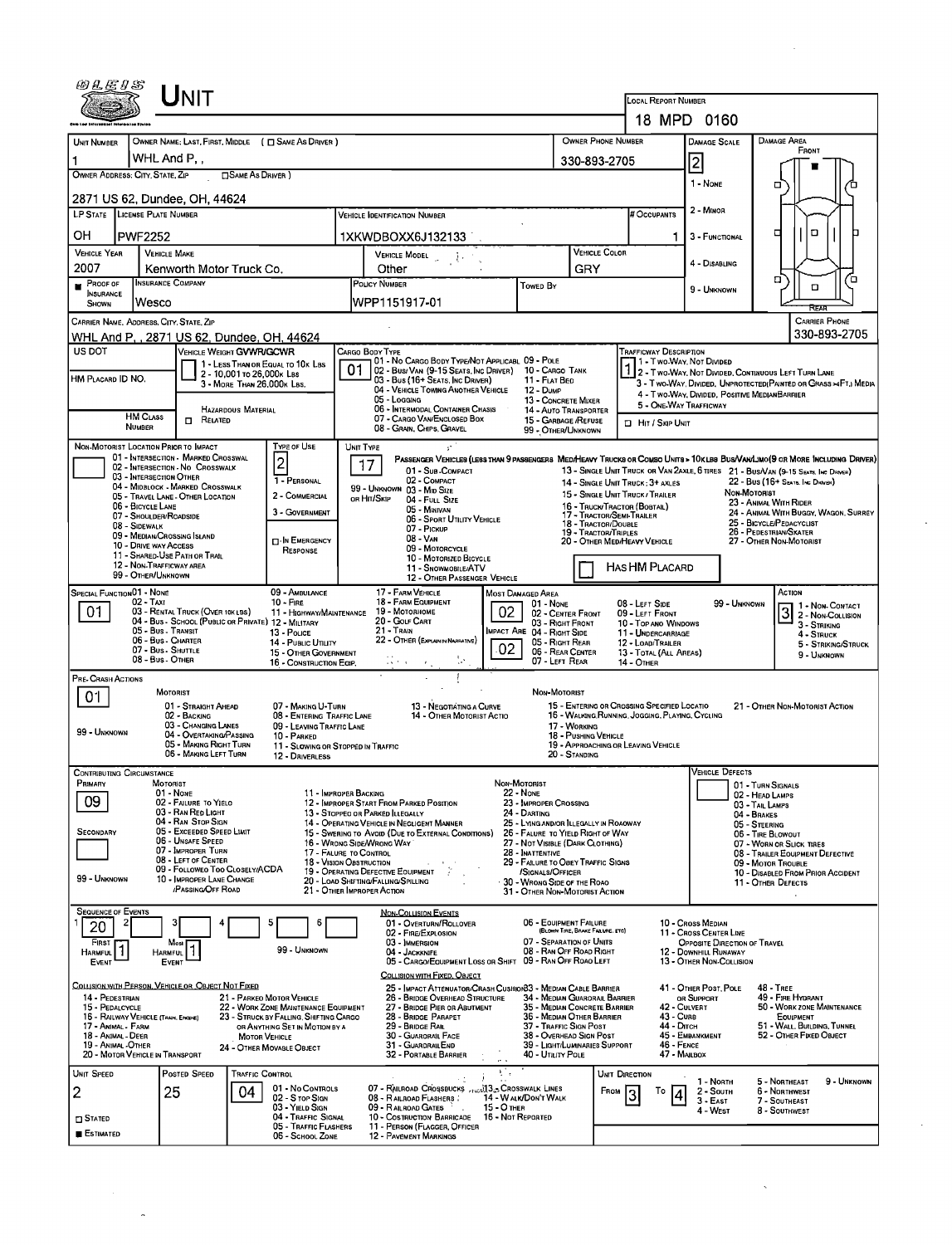| 网儿医#5                                                                                                |                                                                                                                            |                                                                                         |                            |                                                                                |                                                                                                                                          |                                                                                                                                                       |                                                                                       |                |                                                           |                                                                                                |                                                                                                                                                                                                                                                                                 |                                                                                 |                                                   |                                                                               |                     |  |  |
|------------------------------------------------------------------------------------------------------|----------------------------------------------------------------------------------------------------------------------------|-----------------------------------------------------------------------------------------|----------------------------|--------------------------------------------------------------------------------|------------------------------------------------------------------------------------------------------------------------------------------|-------------------------------------------------------------------------------------------------------------------------------------------------------|---------------------------------------------------------------------------------------|----------------|-----------------------------------------------------------|------------------------------------------------------------------------------------------------|---------------------------------------------------------------------------------------------------------------------------------------------------------------------------------------------------------------------------------------------------------------------------------|---------------------------------------------------------------------------------|---------------------------------------------------|-------------------------------------------------------------------------------|---------------------|--|--|
|                                                                                                      |                                                                                                                            | Unit                                                                                    |                            |                                                                                |                                                                                                                                          |                                                                                                                                                       |                                                                                       |                |                                                           |                                                                                                | LOCAL REPORT NUMBER                                                                                                                                                                                                                                                             |                                                                                 |                                                   |                                                                               |                     |  |  |
|                                                                                                      |                                                                                                                            |                                                                                         |                            |                                                                                |                                                                                                                                          |                                                                                                                                                       |                                                                                       |                |                                                           |                                                                                                |                                                                                                                                                                                                                                                                                 | 18 MPD 0160                                                                     |                                                   |                                                                               |                     |  |  |
| UNIT NUMBER                                                                                          |                                                                                                                            |                                                                                         |                            | OWNER NAME: LAST, FIRST, MIDDLE ( C SAME AS DRIVER )                           |                                                                                                                                          |                                                                                                                                                       |                                                                                       |                |                                                           | OWNER PHONE NUMBER                                                                             |                                                                                                                                                                                                                                                                                 | <b>DAMAGE SCALE</b>                                                             |                                                   | <b>DAMAGE AREA</b><br>FRONT                                                   |                     |  |  |
| $\overline{2}$                                                                                       | Crissey, David, J<br>330-473-0422<br>2<br>а<br>OWNER ADDRESS: CITY, STATE, ZIP<br><b>CISAME AS DRIVER</b><br>1 - None<br>σ |                                                                                         |                            |                                                                                |                                                                                                                                          |                                                                                                                                                       |                                                                                       |                |                                                           |                                                                                                |                                                                                                                                                                                                                                                                                 |                                                                                 |                                                   | Έ                                                                             |                     |  |  |
|                                                                                                      |                                                                                                                            |                                                                                         |                            | 156 S Mad Anthony Street, Millersburg, OH, 44654                               |                                                                                                                                          |                                                                                                                                                       |                                                                                       |                |                                                           | # Occupants                                                                                    |                                                                                                                                                                                                                                                                                 | 2 - Minor                                                                       |                                                   |                                                                               |                     |  |  |
|                                                                                                      | LP STATE LICENSE PLATE NUMBER<br><b>VEHICLE IDENTIFICATION NUMBER</b>                                                      |                                                                                         |                            |                                                                                |                                                                                                                                          |                                                                                                                                                       |                                                                                       |                |                                                           |                                                                                                |                                                                                                                                                                                                                                                                                 |                                                                                 |                                                   |                                                                               |                     |  |  |
| OН<br><b>VEHICLE YEAR</b>                                                                            | 562YTZ<br><b>VEHICLE MAKE</b>                                                                                              |                                                                                         |                            |                                                                                |                                                                                                                                          | 1HGCM56684A142771                                                                                                                                     |                                                                                       |                | VEHICLE COLOR                                             | 1                                                                                              | 3 - FUNCTIONAL                                                                                                                                                                                                                                                                  |                                                                                 | O<br>о                                            |                                                                               |                     |  |  |
| 2004                                                                                                 | Honda                                                                                                                      |                                                                                         |                            |                                                                                |                                                                                                                                          | VEHICLE MODEL<br>Accord                                                                                                                               |                                                                                       |                | GRN                                                       |                                                                                                |                                                                                                                                                                                                                                                                                 | 4 - DISABLING                                                                   |                                                   |                                                                               |                     |  |  |
| $P_{\text{ROOF OF}}$<br><b>INSURANCE</b>                                                             | <b>INSURANCE COMPANY</b>                                                                                                   |                                                                                         |                            |                                                                                |                                                                                                                                          | <b>POLICY NUMBER</b>                                                                                                                                  | TOWED BY                                                                              |                |                                                           |                                                                                                |                                                                                                                                                                                                                                                                                 | 9 - UNKNOWN                                                                     |                                                   | α                                                                             | Έ.                  |  |  |
| Progressive<br>900748333<br>SHOWN<br><b>CARRIER PHONE</b><br>CARRIER NAME, ADDRESS, CITY, STATE, ZIP |                                                                                                                            |                                                                                         |                            |                                                                                |                                                                                                                                          |                                                                                                                                                       |                                                                                       |                |                                                           |                                                                                                |                                                                                                                                                                                                                                                                                 |                                                                                 |                                                   |                                                                               |                     |  |  |
| US DOT                                                                                               |                                                                                                                            | VEHICLE WEIGHT GWWR/GCWR                                                                |                            |                                                                                |                                                                                                                                          | CARGO BODY TYPE                                                                                                                                       |                                                                                       |                |                                                           | Trafficway Description                                                                         |                                                                                                                                                                                                                                                                                 |                                                                                 |                                                   |                                                                               |                     |  |  |
|                                                                                                      |                                                                                                                            |                                                                                         | 2 - 10,001 To 26,000x Les  | 1 - LESS THAN OR EQUAL TO 10K LBS                                              | 01                                                                                                                                       | 01 - No CARGO BODY TYPE/NOT APPLICABL 09 - POLE<br>02 - Bus/Van (9-15 Seats, Inc Driver)                                                              | 10 - CARGO TANK                                                                       |                |                                                           |                                                                                                |                                                                                                                                                                                                                                                                                 | 1 - Two-Way, Not Divided                                                        |                                                   | 2 - Two-Way, Not Divided, Continuous LEFT TURN LANE                           |                     |  |  |
| HM PLACARD ID NO.                                                                                    |                                                                                                                            |                                                                                         | 3 - MORE THAN 26.000K LBS. |                                                                                |                                                                                                                                          | 03 - Bus (16+ Seats, Inc Driver)<br>04 - VEHICLE TOWING ANOTHER VEHICLE<br>$05 -$ Logging $\cdot$ .                                                   | 11 - FLAT BED<br>12 - DUMP                                                            |                |                                                           |                                                                                                | 3 - Two-WAY, DIVIDED, UNPROTECTED (PAINTED OR GRASS >4FT.) MEDIA<br>4 - Two-Way, DIVIDEO, POSITIVE MEDIANBARRIER                                                                                                                                                                |                                                                                 |                                                   |                                                                               |                     |  |  |
|                                                                                                      | <b>HM CLASS</b>                                                                                                            | C RELATED                                                                               | HAZARDOUS MATERIAL         |                                                                                | 13 - CONCRETE MIXER<br>06 - INTERMODAL CONTAINER CHASIS<br>14 - Auto Transporter<br>07 - CARGO VAN/ENCLOSED BOX<br>15 - GARBAGE / REFUSE |                                                                                                                                                       |                                                                                       |                |                                                           |                                                                                                | 5 - ONE-WAY TRAFFICWAY<br>Hr / Skip Unit                                                                                                                                                                                                                                        |                                                                                 |                                                   |                                                                               |                     |  |  |
| NON-MOTORIST LOCATION PRIOR TO IMPACT                                                                | <b>NUMBER</b>                                                                                                              |                                                                                         |                            | TYPE OF USE                                                                    |                                                                                                                                          | 08 - GRAIN, CHIPS, GRAVEL<br>UNIT TYPE                                                                                                                |                                                                                       |                | 99 - OTHER/UNKNOWN                                        |                                                                                                |                                                                                                                                                                                                                                                                                 |                                                                                 |                                                   |                                                                               |                     |  |  |
|                                                                                                      |                                                                                                                            | 01 - INTERSECTION - MARKED CROSSWAL<br>02 - INTERSECTION - NO CROSSWALK                 |                            | 1                                                                              |                                                                                                                                          | PASSENGER VEHICLES (LESS THAN 9 PASSENGERS MEDIMEAVY TRUCKS OR COMBO UNITS > 10KLBS BUS/VAWLIMO(9 OR MORE INCLUDING DRIVER)<br>03<br>01 - Sub-Compact |                                                                                       |                |                                                           |                                                                                                |                                                                                                                                                                                                                                                                                 |                                                                                 |                                                   |                                                                               |                     |  |  |
|                                                                                                      | 03 - INTERSECTION OTHER                                                                                                    | 04 - MIDBLOCK - MARKED CROSSWALK                                                        |                            | 1 - PERSONAL                                                                   |                                                                                                                                          | 02 - COMPACT<br>99 - UNKNOWN 03 - MID SIZE                                                                                                            |                                                                                       |                |                                                           |                                                                                                | 13 - SINGLE UNIT TRUCK OR VAN 2AXLE, 6 TRES 21 - BUS/VAN (9-15 SEATS, INC DRIVER)<br>22 - Bus (16+ State, Inc Damon)<br>14 - SINGLE UNIT TRUCK: 3+ AXLES<br>NON-MOTORIST<br>15 - SINGLE UNIT TRUCK / TRAILER<br>23 - ANIMAL WITH RIDER<br>24 - ANIMAL WITH BUGGY, WAGON, SURREY |                                                                                 |                                                   |                                                                               |                     |  |  |
|                                                                                                      | 06 - BICYCLE LANE<br>07 - Shoulder/Roadside                                                                                | 05 - TRAVEL LANE - OTHER LOCATION                                                       |                            | 2 - COMMERCIAL<br>3 - GOVERNMENT                                               |                                                                                                                                          | OR HIT/SKIP<br>04 - FULL SIZE<br>05 - Minivan                                                                                                         |                                                                                       |                |                                                           | 16 - TRUCK/TRACTOR (BOBTAIL)<br>17 - TRACTOR/SEMI-TRAILER                                      |                                                                                                                                                                                                                                                                                 |                                                                                 |                                                   |                                                                               |                     |  |  |
|                                                                                                      | 08 - SIOEWALK                                                                                                              | 09 - MEDIAN/CROSSING ISLAND                                                             |                            |                                                                                | 06 - Sport Utility Vehicle<br>18 - TRACTOR/DOUBLE<br>07 - PICKUP<br>19 - TRACTOR/TRIPLES                                                 |                                                                                                                                                       |                                                                                       |                |                                                           |                                                                                                | 25 - BICYCLE/PEDACYCLIST<br>26 - PEDESTRIAN/SKATER<br>27 - OTHER NON-MOTORIST                                                                                                                                                                                                   |                                                                                 |                                                   |                                                                               |                     |  |  |
|                                                                                                      | 10 - DRIVE WAY ACCESS                                                                                                      | 11 - SHARED-USE PATH OR TRAIL                                                           |                            | <b>T IN EMERGENCY</b><br>RESPONSE                                              |                                                                                                                                          | 08 - Van<br>09 - MOTORCYCLE<br>10 - MOTORIZED BICYCLE                                                                                                 |                                                                                       |                |                                                           | 20 - OTHER MEDIHEAVY VEHICLE                                                                   |                                                                                                                                                                                                                                                                                 |                                                                                 |                                                   |                                                                               |                     |  |  |
|                                                                                                      | 12 - Non-Trafficway area<br>99 - OTHER/UNKNOWN                                                                             |                                                                                         |                            |                                                                                |                                                                                                                                          | 11 - SNOWMOBILE/ATV<br>12 - OTHER PASSENGER VEHICLE                                                                                                   |                                                                                       |                |                                                           | HAS HM PLACARD                                                                                 |                                                                                                                                                                                                                                                                                 |                                                                                 |                                                   |                                                                               |                     |  |  |
| <b>SPECIAL FUNCTION 01 - NONE</b>                                                                    | $02 - Tayi$                                                                                                                |                                                                                         |                            | 09 - AMBULANCE<br>$10 -$ Fire                                                  |                                                                                                                                          | 17 - FARM VEHICLE<br>18 - FARM EQUIPMENT                                                                                                              | MOST DAMAGED AREA                                                                     | 01 - NONE      |                                                           | 08 - LEFT SIDE                                                                                 |                                                                                                                                                                                                                                                                                 | 99 - UNKNOWN                                                                    |                                                   | ACTION<br>1 - Non-Contact                                                     |                     |  |  |
| 01                                                                                                   | 05 - Bus - Transit                                                                                                         | 03 - RENTAL TRUCK (OVER 10K LBS)<br>04 - Bus - School (Public or Private) 12 - Military |                            | 11 - HIGHWAY/MAINTENANCE                                                       |                                                                                                                                          | 19 - Мотокноме<br>20 - Golf Cart<br>21 - Thain                                                                                                        | 06                                                                                    |                | 02 - CENTER FRONT<br>03 - RIGHT FRONT                     | 09 - LEFT FRONT<br>10 - TOP AND WINDOWS                                                        |                                                                                                                                                                                                                                                                                 |                                                                                 |                                                   | $42 - Non-Corusion$<br>3 - STRIKING                                           |                     |  |  |
|                                                                                                      | 06 - Bus - Charter<br>07 - Bus - SHUTTLE                                                                                   |                                                                                         |                            | 13 - Pouce<br>14 - Pusuc Unury<br>15 - OTHER GOVERNMENT                        |                                                                                                                                          | 22 - OTHER (EXPLAIN IN NARRATIVE)                                                                                                                     | MPACT ARE 04 - RIGHT SIDE<br>06                                                       |                | 05 - Right Rear<br>06 - REAR CENTER                       | 11 - UNDERCARRIAGE<br>12 - LOAD/TRAILER<br>13 - TOTAL (ALL AREAS)                              |                                                                                                                                                                                                                                                                                 |                                                                                 |                                                   | 4 - Struck                                                                    | 5 - STRIKING/STRUCK |  |  |
| PRE- CRASH ACTIONS                                                                                   | 08 - Bus. OTHER                                                                                                            |                                                                                         |                            | 16 - CONSTRUCTION EQIP.                                                        |                                                                                                                                          |                                                                                                                                                       |                                                                                       | 07 - Left Rear |                                                           | 14 - OTHER                                                                                     |                                                                                                                                                                                                                                                                                 |                                                                                 |                                                   | 9 - UNKNOWN                                                                   |                     |  |  |
| 11                                                                                                   |                                                                                                                            | MOTORIST                                                                                |                            |                                                                                |                                                                                                                                          |                                                                                                                                                       |                                                                                       | Non-Motorist   |                                                           |                                                                                                |                                                                                                                                                                                                                                                                                 |                                                                                 |                                                   |                                                                               |                     |  |  |
|                                                                                                      |                                                                                                                            | 01 - STRAIGHT AHEAD<br>02 - BACKING                                                     |                            | 07 - MAKING U-TURN<br>08 - ENTERING TRAFFIC LANE                               |                                                                                                                                          | 13 - Negotiating a Curve<br>14 - OTHER MOTORIST ACTIO                                                                                                 |                                                                                       |                |                                                           | 15 - ENTERING OR CROSSING SPECIFIED LOCATIO<br>16 - WALKING RUNNING, JOGGING, PLAYING, CYCLING |                                                                                                                                                                                                                                                                                 |                                                                                 |                                                   | 21 - OTHER NON-MOTORIST ACTION                                                |                     |  |  |
| 99 - UNKNOWN                                                                                         |                                                                                                                            | 03 - Changing Lanes<br>04 - Overtaking/Passing<br>05 - MAKING RIGHT TURN                |                            | 09 - LEAVING TRAFFIC LANE<br>10 - PARKED<br>11 - SLOWING OR STOPPED IN TRAFFIC |                                                                                                                                          |                                                                                                                                                       |                                                                                       |                | 17 - WORKING<br>18 - PUSHING VEHICLE                      | 19 - APPROACHING OR LEAVING VEHICLE                                                            |                                                                                                                                                                                                                                                                                 |                                                                                 |                                                   |                                                                               |                     |  |  |
|                                                                                                      |                                                                                                                            | 06 - MAKING LEFT TURN                                                                   |                            | 12 - DRIVERLESS                                                                |                                                                                                                                          |                                                                                                                                                       |                                                                                       |                | 20 - Standing                                             |                                                                                                |                                                                                                                                                                                                                                                                                 |                                                                                 |                                                   |                                                                               |                     |  |  |
| <b>CONTRIBUTING CIRCUMSTANCE</b><br>PRIMARY                                                          | MOTORIST                                                                                                                   | $01 - None$                                                                             |                            | 11 - IMPROPER BACKING                                                          |                                                                                                                                          |                                                                                                                                                       | NON-MOTORIST<br>$22 - None$                                                           |                |                                                           |                                                                                                |                                                                                                                                                                                                                                                                                 | VEHICLE DEFECTS                                                                 |                                                   | 01 - TURN SIGNALS                                                             |                     |  |  |
| 01                                                                                                   |                                                                                                                            | 02 - FAILURE TO YIELD<br>03 - RAN RED LIGHT                                             |                            |                                                                                |                                                                                                                                          | 12 - IMPROPER START FROM PARKED POSITION<br>$\chi \in \mathcal{H}$ ,                                                                                  | 23 - IMPROPER CROSSING                                                                |                |                                                           |                                                                                                |                                                                                                                                                                                                                                                                                 |                                                                                 | 02 - HEAD LAMPS<br>03 - TAIL LAMPS<br>04 - BRAKES |                                                                               |                     |  |  |
| SECONDARY                                                                                            |                                                                                                                            | 04 - RAN STOP SIGN<br>05 - Exceeped Speed LIMIT                                         |                            |                                                                                |                                                                                                                                          | 14 - OPERATING VEHICLE IN NEGLIGENT MANNER<br>15 - Swering to Avoid (Due to External Conditions)                                                      | 25 - LYING AND/OR ILLEGALLY IN ROADWAY<br>26 - FALURE TO YIELD RIGHT OF WAY           |                |                                                           |                                                                                                |                                                                                                                                                                                                                                                                                 |                                                                                 | 05 - STEERING                                     | 06 - TIRE BLOWOUT                                                             |                     |  |  |
|                                                                                                      |                                                                                                                            | 05 - UNSAFE SPEED<br>07 - IMPROPER TURN<br>08 - LEFT OF CENTER                          |                            | 17 - FALURE TO CONTROL                                                         |                                                                                                                                          | 15 - WRONG SIDE/WRONG WAY                                                                                                                             | 27 - NOT VISIBLE (DARK CLOTHING)<br>28 - INATTENTIVE                                  |                |                                                           |                                                                                                |                                                                                                                                                                                                                                                                                 |                                                                                 |                                                   | 07 - WORN OR SLICK TIRES<br>08 - TRAILER EQUIPMENT DEFECTIVE                  |                     |  |  |
| 99 - UNKNOWN                                                                                         |                                                                                                                            | 09 - FOLLOWED TOO CLOSELY/ACDA<br>10 - IMPROPER LANE CHANGE                             |                            | 18 - Vision Obstruction                                                        |                                                                                                                                          | 19 - OPERATING DEFECTIVE EQUIPMENT<br>20 - LOAD SHIFTING/FALLING/SPILLING                                                                             | 29 - FAILURE TO OBEY TRAFFIC SIGNS<br>/SIGNALS/OFFICER<br>30 - WRONG SIDE OF THE ROAD |                |                                                           |                                                                                                |                                                                                                                                                                                                                                                                                 |                                                                                 |                                                   | 09 - MOTOR TROUBLE<br>10 - DISABLED FROM PRIOR ACCIDENT<br>11 - OTHER DEFECTS |                     |  |  |
|                                                                                                      |                                                                                                                            | /PASSING/OFF ROAD                                                                       |                            |                                                                                |                                                                                                                                          | 21 - OTHER IMPROPER ACTION                                                                                                                            | 31 - OTHER NON-MOTORIST ACTION                                                        |                |                                                           |                                                                                                |                                                                                                                                                                                                                                                                                 |                                                                                 |                                                   |                                                                               |                     |  |  |
| <b>SEQUENCE OF EVENTS</b><br>2<br>20                                                                 |                                                                                                                            | 3                                                                                       |                            | 6                                                                              |                                                                                                                                          | <b>NON-COLLISION EVENTS</b><br>01 - Overturn/Rollover                                                                                                 |                                                                                       |                | 06 - EQUIPMENT FAILURE<br>(BLOWN TIRE, BRAKE FACURE, ETC) |                                                                                                |                                                                                                                                                                                                                                                                                 | 10 - Cross Median                                                               |                                                   |                                                                               |                     |  |  |
| FIRST<br><b>HARMFUL</b>                                                                              | <b>HARMFUL</b>                                                                                                             | Most                                                                                    |                            | 99 - UNKNOWN                                                                   |                                                                                                                                          | 02 - FIRE/EXPLOSION<br>03 - IMMERSION<br>04 - JACKKNIFE                                                                                               |                                                                                       |                | 07 - SEPARATION OF UNITS<br>08 - RAN OFF ROAD RIGHT       |                                                                                                |                                                                                                                                                                                                                                                                                 | 11 - Cross Center Line<br>OPPOSITE DIRECTION OF TRAVEL<br>12 - DOWNHILL RUNAWAY |                                                   |                                                                               |                     |  |  |
| EVENT                                                                                                |                                                                                                                            | EVENT                                                                                   |                            |                                                                                |                                                                                                                                          | 05 - CARGO/EQUIPMENT LOSS OR SHIFT 09 - RAN OFF ROAD LEFT<br>COLLISION WITH FIXED, OBJECT                                                             |                                                                                       |                |                                                           |                                                                                                |                                                                                                                                                                                                                                                                                 | 13 - OTHER NON-COLLISION                                                        |                                                   |                                                                               |                     |  |  |
| 14 - PEDESTRIAN                                                                                      |                                                                                                                            | COLLISION WITH PERSON, VEHICLE OR OBJECT NOT FIXED                                      |                            | 21 - PARKED MOTOR VEHICLE                                                      |                                                                                                                                          | 25 - IMPACT ATTENUATOR/CRASH CUSHION33 - MEDIAN CABLE BARRIER<br>26 - BRIDGE OVERHEAD STRUCTURE                                                       |                                                                                       |                |                                                           | 34 - Median Guardrail Barrier                                                                  |                                                                                                                                                                                                                                                                                 | 41 - OTHER POST, POLE<br>OR SUPPORT                                             |                                                   | <b>48 - TREE</b><br>49 - FIRE HYDRANT                                         |                     |  |  |
| 15 - PEDALCYCLE<br>16 - RAILWAY VEHICLE (TRAIN, ENGINE)                                              |                                                                                                                            |                                                                                         |                            | 22 - WORK ZONE MAINTENANCE EQUIPMENT<br>23 - STRUCK BY FALLING, SHIFTING CARGO |                                                                                                                                          | 27 - BRIDGE PIER OR ABUTMENT<br>28 - BRIDGE PARAPET                                                                                                   |                                                                                       |                | 36 - MEDIAN OTHER BARRIER                                 | 35 - MEDIAN CONCRETE BARRIER                                                                   | 42 - CULVERT<br>43 - Curs                                                                                                                                                                                                                                                       |                                                                                 |                                                   | 50 - WORK ZONE MAINTENANCE<br>EQUIPMENT                                       |                     |  |  |
| 17 - Animal - Farm<br>18 - ANIMAL - DEER<br>19 - ANIMAL -OTHER                                       |                                                                                                                            |                                                                                         | MOTOR VEHICLE              | OR ANYTHING SET IN MOTION BY A                                                 |                                                                                                                                          | 29 - BRIDGE RAIL<br>30 - GUARDRAIL FACE<br>31 - GUARDRAILEND                                                                                          |                                                                                       |                | 37 - TRAFFIC SIGN POST<br>38 - Overhead Sign Post         | 39 - LIGHT/LUMINARIES SUPPORT                                                                  | 44 - Опси<br>46 - FENCE                                                                                                                                                                                                                                                         | 45 - EMBANKMENT                                                                 |                                                   | 51 - WALL, BUILDING, TUNNEL<br>52 - OTHER FIXED OBJECT                        |                     |  |  |
| 20 - MOTOR VEHICLE IN TRANSPORT                                                                      |                                                                                                                            |                                                                                         |                            | 24 - Отнен Моулаце Овлест                                                      |                                                                                                                                          | 32 - PORTABLE BARRIER                                                                                                                                 | 40 - Utility Pole                                                                     |                |                                                           |                                                                                                | 47 - MAILBOX                                                                                                                                                                                                                                                                    |                                                                                 |                                                   |                                                                               |                     |  |  |
| UNIT SPEED                                                                                           |                                                                                                                            | POSTED SPEED                                                                            | TRAFFIC CONTROL            | 01 No Controls                                                                 |                                                                                                                                          | 07 - RAILROAD CROSSBUCKS                                                                                                                              | 13 - Crosswalk Lines                                                                  |                |                                                           | UNIT DIRECTION<br>FROM                                                                         | To                                                                                                                                                                                                                                                                              | 1 - Norm<br>$2 -$ South                                                         |                                                   | 5 - NORTHEAST<br><b>6 - NORTHWEST</b>                                         | 9 - UNKNOWN         |  |  |
| 0                                                                                                    |                                                                                                                            | 25                                                                                      | 04                         | $02 - S$ TOP SIGN<br>03 - Yield Sign                                           |                                                                                                                                          | 08 - RALROAD FLASHERS<br>09 - RALROAD GATES                                                                                                           | 14 - WALK/DON'T WALK<br>$15 - O$ THER                                                 |                |                                                           |                                                                                                | 4                                                                                                                                                                                                                                                                               | $3 - E_A$ ST<br>4 - West                                                        |                                                   | 7 - SOUTHEAST<br>8 - SOUTHWEST                                                |                     |  |  |
| STATEO<br><b>ESTIMATED</b>                                                                           |                                                                                                                            |                                                                                         |                            | 04 - TRAFFIC SIGNAL<br>05 - TRAFFIC FLASHERS<br>06 - SCHOOL ZONE               |                                                                                                                                          | 10 - Costruction Barricade<br>11 - PERSON (FLAGGER, OFFICER<br>12 - PAVEMENT MARKINGS                                                                 | 15 - Not Reported                                                                     |                |                                                           |                                                                                                |                                                                                                                                                                                                                                                                                 |                                                                                 |                                                   |                                                                               |                     |  |  |
|                                                                                                      |                                                                                                                            |                                                                                         |                            |                                                                                |                                                                                                                                          |                                                                                                                                                       |                                                                                       |                |                                                           |                                                                                                |                                                                                                                                                                                                                                                                                 |                                                                                 |                                                   |                                                                               |                     |  |  |

 $\label{eq:2.1} \frac{1}{\sqrt{2}}\int_{0}^{\infty}\frac{1}{\sqrt{2\pi}}\left(\frac{1}{\sqrt{2\pi}}\right)^{2}d\mu\,d\mu\,.$ 

 $\label{eq:2.1} \frac{1}{\sqrt{2}}\left(\frac{1}{\sqrt{2}}\right)^{2} \left(\frac{1}{\sqrt{2}}\right)^{2} \left(\frac{1}{\sqrt{2}}\right)^{2} \left(\frac{1}{\sqrt{2}}\right)^{2} \left(\frac{1}{\sqrt{2}}\right)^{2} \left(\frac{1}{\sqrt{2}}\right)^{2} \left(\frac{1}{\sqrt{2}}\right)^{2} \left(\frac{1}{\sqrt{2}}\right)^{2} \left(\frac{1}{\sqrt{2}}\right)^{2} \left(\frac{1}{\sqrt{2}}\right)^{2} \left(\frac{1}{\sqrt{2}}\right)^{2} \left(\$